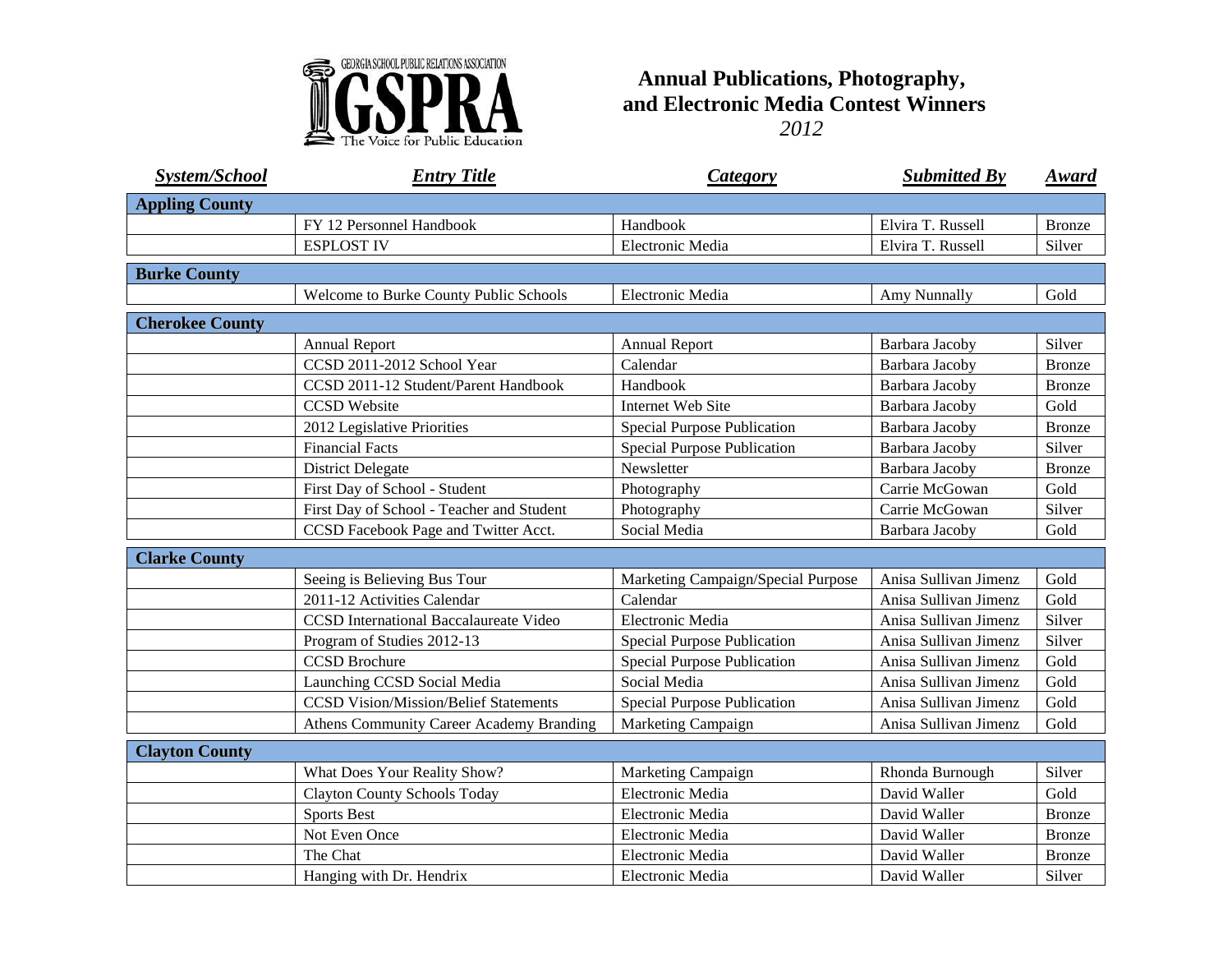

## **Annual Publications, Photography, and Electronic Media Contest Winners** *2012*

| <b>System/School</b>                                   | <b>Entry Title</b>                      | <b>Category</b>               | <b>Submitted By</b> | Award  |  |  |  |
|--------------------------------------------------------|-----------------------------------------|-------------------------------|---------------------|--------|--|--|--|
| <b>Dalton Public Schools</b>                           |                                         |                               |                     |        |  |  |  |
|                                                        | Annual Report 2011 Forward              | <b>Annual Report</b>          | Pat Holloway        | Gold   |  |  |  |
| <b>Dougherty County</b>                                |                                         |                               |                     |        |  |  |  |
|                                                        | <b>System Website</b>                   | <b>Internet Website</b>       | Lana Stuart         | Gold   |  |  |  |
|                                                        | <b>System Update</b>                    | Newsletter                    | Lana Stuart         | Gold   |  |  |  |
|                                                        | Art of Possibilities                    | Electronic Media              | R. D. Harter        | Gold   |  |  |  |
|                                                        | Come to the DCSS                        | Special Purpose Publication   | R. D. Harter        | Gold   |  |  |  |
| <b>Fulton County</b>                                   |                                         |                               |                     |        |  |  |  |
|                                                        | <b>Slide Shows</b>                      | Electronic Media              | Samantha Evans      | Silver |  |  |  |
|                                                        | Fulton in Five                          | Electronic Media              | Samantha Evans      | Silver |  |  |  |
|                                                        | <b>FYI</b>                              | Electronic Media              | Samantha Evans      | Gold   |  |  |  |
|                                                        | Web Video Series                        | Electronic Media              | Samantha Evans      | Gold   |  |  |  |
|                                                        | SPLOST IV Info Campaign                 | Marketing Campaign            | Samantha Evans      | Silver |  |  |  |
|                                                        | <b>Customer Service Skills Handbook</b> | Special Purpose Publication   | Samantha Evans      | Gold   |  |  |  |
|                                                        | SchoolDude Communication                | Marketing Campaign            | Samantha Evans      | Gold   |  |  |  |
|                                                        | Charter System Web Site                 | Internet Web Site             | Samantha Evans      | Gold   |  |  |  |
|                                                        | <b>School Publicity Liaisons</b>        | Handbook                      | Samantha Evans      | Gold   |  |  |  |
|                                                        | District Review eNewsletter             | Newsletter                    | Daphne P. Ellison   | Silver |  |  |  |
|                                                        | <b>Toolkit for Faith Leaders</b>        | Special Purpose Publication   | Daphne P. Ellison   | Gold   |  |  |  |
| <b>Georgia Partnership for Excellence in Education</b> |                                         |                               |                     |        |  |  |  |
|                                                        | <b>Education Policy Toolbox</b>         | <b>Internet Web Site</b>      | <b>Bill Maddox</b>  | Gold   |  |  |  |
|                                                        | Bus Trip Across Georgia, 2011           | Electronic Media              | <b>Bill Maddox</b>  | Gold   |  |  |  |
|                                                        | Image/Identity Package                  | <b>Image/Identity Package</b> | <b>Bill Maddox</b>  | Silver |  |  |  |
|                                                        | Top Ten Issues to Watch in 2012         | Special Purpose Publication   | <b>Bill Maddox</b>  | Gold   |  |  |  |
|                                                        | <b>Constant Vision Constant Action</b>  | Annual Report                 | <b>Bill Maddox</b>  | Gold   |  |  |  |
| <b>Greene County</b>                                   |                                         |                               |                     |        |  |  |  |
|                                                        | Day One!                                | Marketing Campaign            | Robyn Brunson       | Silver |  |  |  |
|                                                        | <b>Greene Reeds</b>                     | Marketing Campaign            | Robyn Brunson       | Silver |  |  |  |
|                                                        | <b>GCSS Web Site</b>                    | <b>Internet Web Site</b>      | Robyn Brunson       | Silver |  |  |  |
|                                                        | <b>Greene Notes</b>                     | Newsletter                    | Robyn Brunson       | Gold   |  |  |  |
|                                                        | <b>GCSS Dress Code Flyer</b>            | Special Purpose Publication   | Robyn Brunson       | Gold   |  |  |  |
|                                                        | 2010-2011 Annual Report                 | <b>Annual Report</b>          | Robyn Brunson       | Gold   |  |  |  |